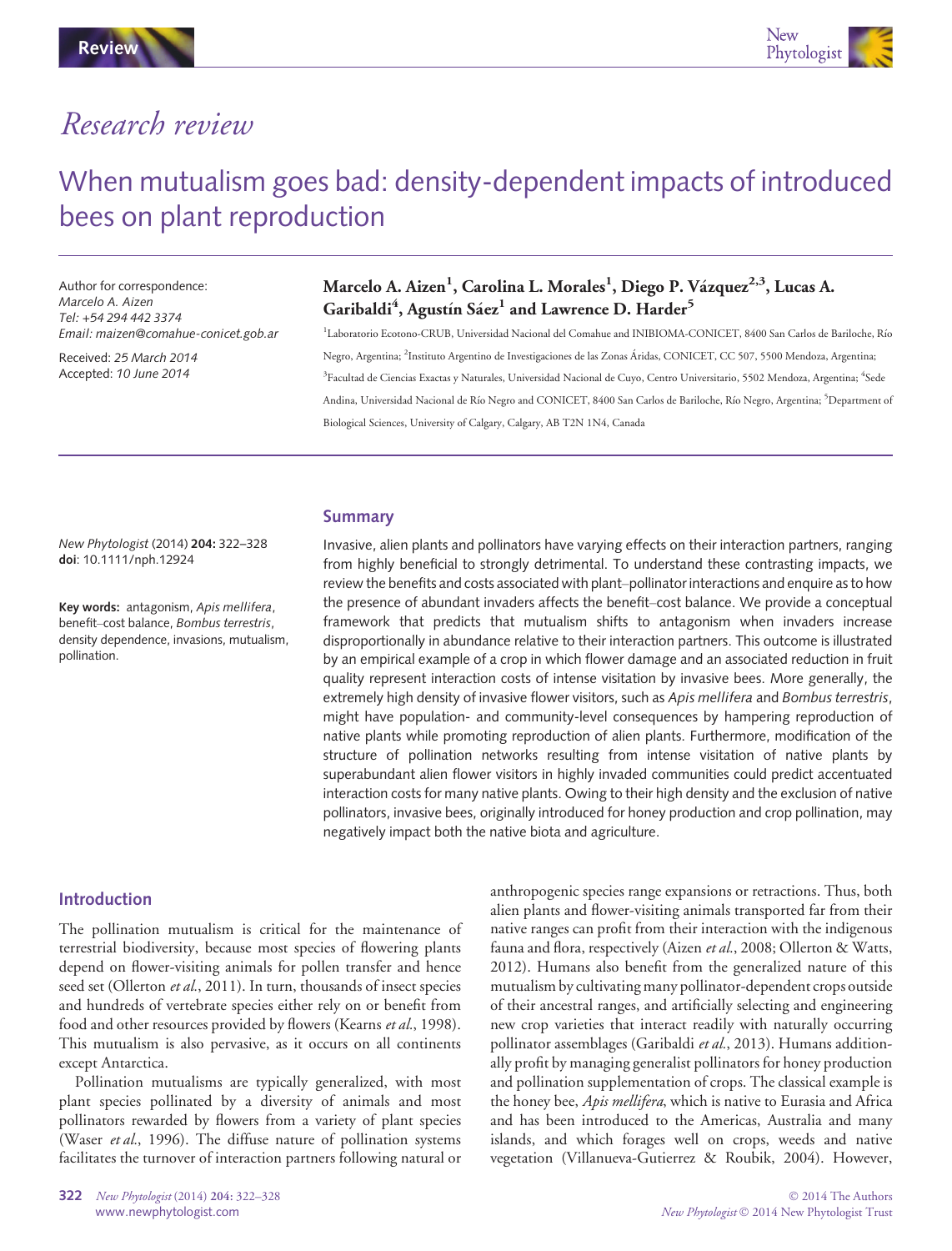from the perspective of an indigenous species, partner replacement or inclusion of additional interaction partners need not lead to the same mutualistic outcome.

Mutualisms involve both benefits and costs to the interacting species, so that the interaction is mutually beneficial only if benefits exceed costs for both participants (Bronstein, 2001; Holland et al., 2004; Morris et al., 2010). Thus, despite benefiting alien partners and facilitating their invasion, the interaction between alien and native plants and pollinators can range from beneficial to highly detrimental to the native partners, depending on their life-history and demographic traits (Morales & Aizen, 2006; Aizen et al., 2008). For instance, in Australia, invasion of A. mellifera decreased seed output by Grevillea barklyana, as a consequence of the replacement of nectar-feeding birds that provide more efficient pollination (Vaughton, 1996). Even replacement of taxonomically related and functionally equivalent pollinators, such as endemic subspecies of bumble bees by introduced Bombus terrestris in Japan, may reduce fruit set of native plant species (Kenta et al., 2007).

Thus, substitution of efficient native mutualists by less efficient, or even antagonistic, alien species (e.g. legitimate pollinators by habitual nectar robbers or pollen thieves) can be an important cause of pollination disruption (Goulson, 2003; Dohzono & Yokoyama, 2010). Disproportionate differences in abundance between native and alien partners can also challenge mutualism integrity, determining a shift from a mutualistic (Fig. 1a) to an antagonistic (Fig. 1b) plant–animal interaction. Released from many regulatory processes present in their native ranges, alien plants and flowervisiting animals can reach densities in their introduced range that predispose them to overexploit their novel partners and compete for mutualists with their native counterparts (Morales & Traveset, 2009). In particular, high-density alien flower-visiting animals may aggravate interaction costs for low-density native plants, when this relative density difference imposes extreme visitation frequencies (Morris et al., 2010). Analogous increases in interaction costs can exist for native pollinators when diverse communities of flowering plants are replaced by species-poor communities dominated by one or a few mass-flowering invasive species, particularly because of adults rearing larvae on a low-quality, monotypic pollen diet (Praz et al., 2008; Tasei & Aupinel, 2008). Moreover, differences in abundance may explain why alien plants are stronger competitors for pollinators than their native counterparts (Fig. 1c). Despite considerable evidence consistent with such indirect, pollinationmediated competition (Morales & Traveset, 2009; Holzschuh et al., 2011), there is less evidence and consensus on the densitydependent consequences of direct interactions between native plants and alien flower visitors or alien plants and native flower visitors.

In this contribution, we focus on this latter direct effect, an overlooked aspect of the impact of species invasions on the pollination mutualism. Specifically, we hypothesize that an antagonistic twist of an otherwise mutualistic plant–animal interaction is especially prevalent when partners have disparate relative densities. Here we develop a conceptual framework focused specifically on the density-dependent effects of alien flower visitors on the pollination interaction, primarily from the perspective of indigenous plants, but which also applies to crops and invasive



Fig. 1 Density-dependent shift of a plant–pollinator mutualism into antagonism. (a) Reciprocal benefits arise when animals visit flowers primarily for food (typically nectar and/or pollen) and secondarily for other resources (e.g. resins as building materials) and incidentally transfer compatible pollen from anthers to stigmas, improving siring success, ovule fertilization, and seed production. (b) However, when relative abundances become too unequal, one partner (e.g. a flower-visiting animal) can overexploit the other (e.g. the plant). In such cases, the interaction remains profitable for the high-abundance partner, but it can become less so or even detrimental for the low-abundance partner, if interaction costs equal or exceed interaction benefits. (c) A highly abundant plant species may have nonreciprocal effects on a low-abundance animal partner, also causing negative (but indirect) effects (dashed arrow) as a competitor for pollinators, if in its presence a low-abundance plant species incurs lower net interaction benefits.

weeds. Building on previous arguments (Bronstein, 2001; Holland et al., 2004; Morris et al., 2010), we first consider the plantpollinator interaction as a benefit–cost relation, which can be mutualistic or antagonistic, depending on whether the net benefits are positive or negative. Then, we analyze how an increase in the relative abundance of one of the partners shifts the balance of benefits and costs for the other. We close by providing examples of invasive bees that have become superabundant, and discuss the individual, population and community consequences of such a shift in the benefit–cost balance. Although recognition of the plant–pollinator interaction as a benefit–cost relation is far from novel (Bronstein, 2001), to our knowledge, its implications for varying responses of pollination mutualisms to species invasion have not been addressed previously. The conceptual framework we propose has both theoretical and practical relevance, and can assist in conservation and agricultural management.

#### Conceptual framework

Mutualism exists when the benefits from an interaction exceed the costs for all partners; otherwise the interaction becomes antagonistic (Bronstein, 2001; Holland et al., 2004; Morris et al., 2010). Although the respective benefits of pollination mutualisms are obvious, the maximum benefits realized by interacting partners can be limited by different factors. For plants, the capacity to take advantage of abundant, efficient pollinators depends on either the number of ovules available for fertilization or the resources available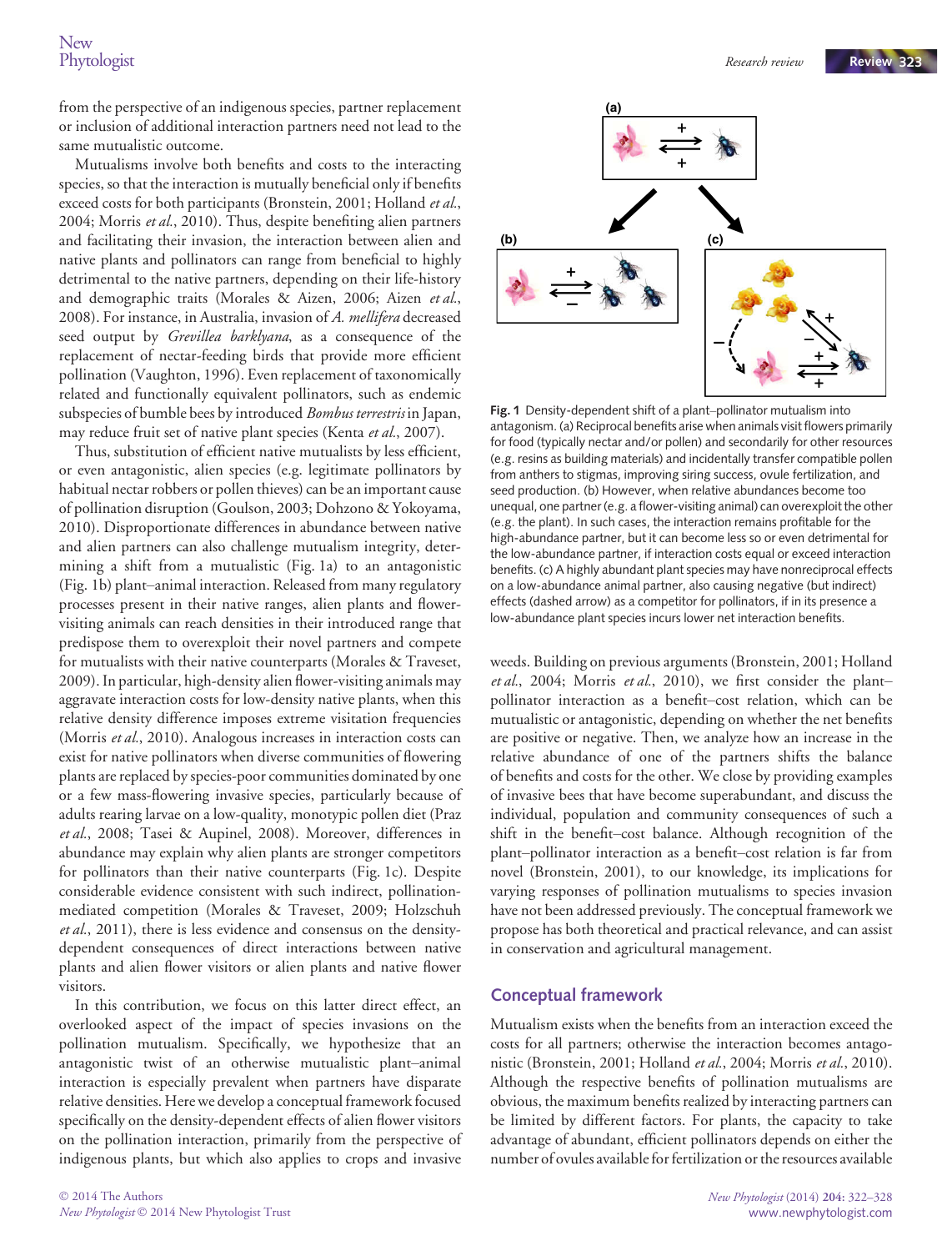for seed development, whichever of the two is most limiting (Harder et al., 2008). Correspondingly, the capacity for animals to capitalize on abundant floral resources from a single plant species depends on the time available for foraging (Stephens & Krebs, 1986), the quality of the plant resources (Praz et al., 2008), and the availability and diversity of other essential resources (Tasei & Aupinel, 2008). The most apparent and direct costs involve the production and maintenance of attractive structures and reward production for plants (Southwick, 1984; Ashman & Baker, 1992), and foraging time and energy for animals (Stephens & Krebs, 1986). In addition, both plants and pollinators experience other direct and indirect costs related to the interaction itself, including flower damage, pathogen transmission, and increased exposure to herbivores and predators (Morris et al., 2010).

Given limited potential benefits, fitness maximization by both partners will commonly involve reducing their own costs while increasing the costs of their interacting partners (Bronstein, 2001). For instance, whereas plants benefit from limiting rewards to increase pollen transfer by reducing pollen loss and geitonogamy and encouraging pollinator movement, pollinators benefit from minimizing costly movement by choosing highly rewarding plants (Klinkhamer & de Jong, 1993; Waser et al., 1996). Despite mechanisms that prevent overexploitation of mutualisms (Holland et al., 2004), an extreme increase in the density of one of the partners can change the benefit–cost balance, tipping the mutualism into an antagonism (Morris et al., 2010). From the plant perspective, net benefits peak at intermediate visitation frequencies if costs increase continuously with visitation, but gross benefits level off (Klinkhamer & de Jong, 1993; Harder et al., 2001). For instance, in raspberry (Rubus idaeus), c. 10 bee visits during a flower's lifetime deliver sufficient pollen to maximize the number of drupelets per fruit (Chagnon et al., 1991), a measure of fruit quality, but additional visits become increasingly detrimental (Fig. 2). Specifically, variation in flower visitation by bees, particularly the alien *B. terrestris*, which accounted for  $>$  50% of the visits among raspberry fields in northwest Patagonia, directly affects the proportion of damaged styles per flower (Fig. 2a,b), which in turn reduces drupelet number (Fig. 2c) because early style damage precludes ovule fertilization and drupelet development (Fig. 2d). The finding of declining net benefits with increased pollinator visits in excess of an optimum number was also the outcome of eight out of the 10 benefit–cost models proposed by Morris et al. (2010), based on biologically reasonable assumptions about the nature of benefits and costs of generic pollination mutualisms. An intermediate visit frequency that maximizes seed output was also a common feature of these models, despite different shapes of the benefit and cost curves, because interaction benefits are expected to saturate faster than costs with increasing visitation (Morris et al., 2010).

To illustrate this shift from mutualistic to antagonistic interactions, consider a plant with gross benefits (B), in terms of seed output and/or siring success, that increase asymptotically with increasing visitation (Aizen & Harder, 2007; Fig. 3, blue curve). This asymptote exists for female function because of limits on either ovule number or the resources available for seed production, and for male function because of limited pollen production. Although

costs (C) eventually also saturate with increasing number of visits, mostly because of resource depletion (Morris et al., 2010), assume for simplicity that costs increase linearly over the same range of flower visitation (Fig. 3, red curve; see also Simms & Rausher, 1987). Mutualism requires that benefits exceed costs, which is true at low to moderate visitation; however, because of the different relations of benefits and costs to visitation, at some visitation frequency, a plant's interaction cost exceeds its benefits and the interaction becomes antagonistic (Fig. 3). Although benefits and costs are measured proximally in different currencies (e.g. seed siring and production vs sugar production, respectively, in the case of a nectar-rewarding plant interacting with nectar-foraging pollinators), costs ultimately involve expended resources that can compromise present and future reproductive success via reduced growth and/or survivorship (Obeso, 2002). For instance, continuous nectar removal, and thus induced nectar replenishment, in bird-pollinated Blandfordia nobilis has a large effect on seed set (Pyke, 1991), demonstrating a tradeoff between B and C. Thus, the net benefits in terms of seed contributions are maximized (i.e.  $(B-C)_{\text{max}}$  in Fig. 3) at the number of visits  $(I_1)$  for which the first derivative of the benefit curve equals the slope of the cost function, whereas mutualism switches to antagonism at a threshold interaction frequency  $(I_2)$  beyond which costs exceed benefits, and thus reproduction falls to zero (Fig. 3, black curve). For instance, in Capparis atamisquea, fruit production is maximized at approx. six to seven visits per flower and decreases to almost zero at > 10 visits, although the nature of the costs involved is unknown (Morris et al., 2010).

#### Two bee examples

Despite claims of global pollinator decline (Potts et al., 2010), some bee species introduced in many regions of the world for honey production and (or) crop pollination have become exceptionally successful invaders, reaching abundances not observed in their native regions or among their native counterparts (Goulson, 2003; Stout & Morales, 2009). One such species is the Africanized honey bee, Apis mellifera scutellata, which monopolizes many floral resources in the Neotropics, particularly in fragmented subtropical and tropical dry forests (Vital et al., 2012). For example, visits by Africanized honey bees to the brush-like inflorescences of Prosopis nigra in small fragments of Chaco forest  $($  1 ha) exceeded visits by all other insects by c. 12-fold (Aizen & Feinsinger, 1994). Another 'weedy' pollinator is *B. terrestris*, a short-tonged bumble bee native to Eurasia and northern Africa that is reared commercially and has been introduced intentionally into Japan, New Zealand, and South America for crop pollination and unintentionally into Tasmania. This species was released in avocado fields in Chile in 1997, invaded northwestern Patagonia, Argentina, during 2006, and is still spreading towards the southernmost end of the continent (Morales et al., 2013). Its current density in Patagonia is at least three times the previous density of its now almost extinct congener, Bombus dahlbomii, the only bumble bee native to southern Chile and Argentina (Morales et al., 2013). As a consequence, in cultivated raspberry fields in northwestern Patagonia, flowers experience up to c. 150 visits  $d^{-1}$  by *B. terrestris* alone (Fig. 2).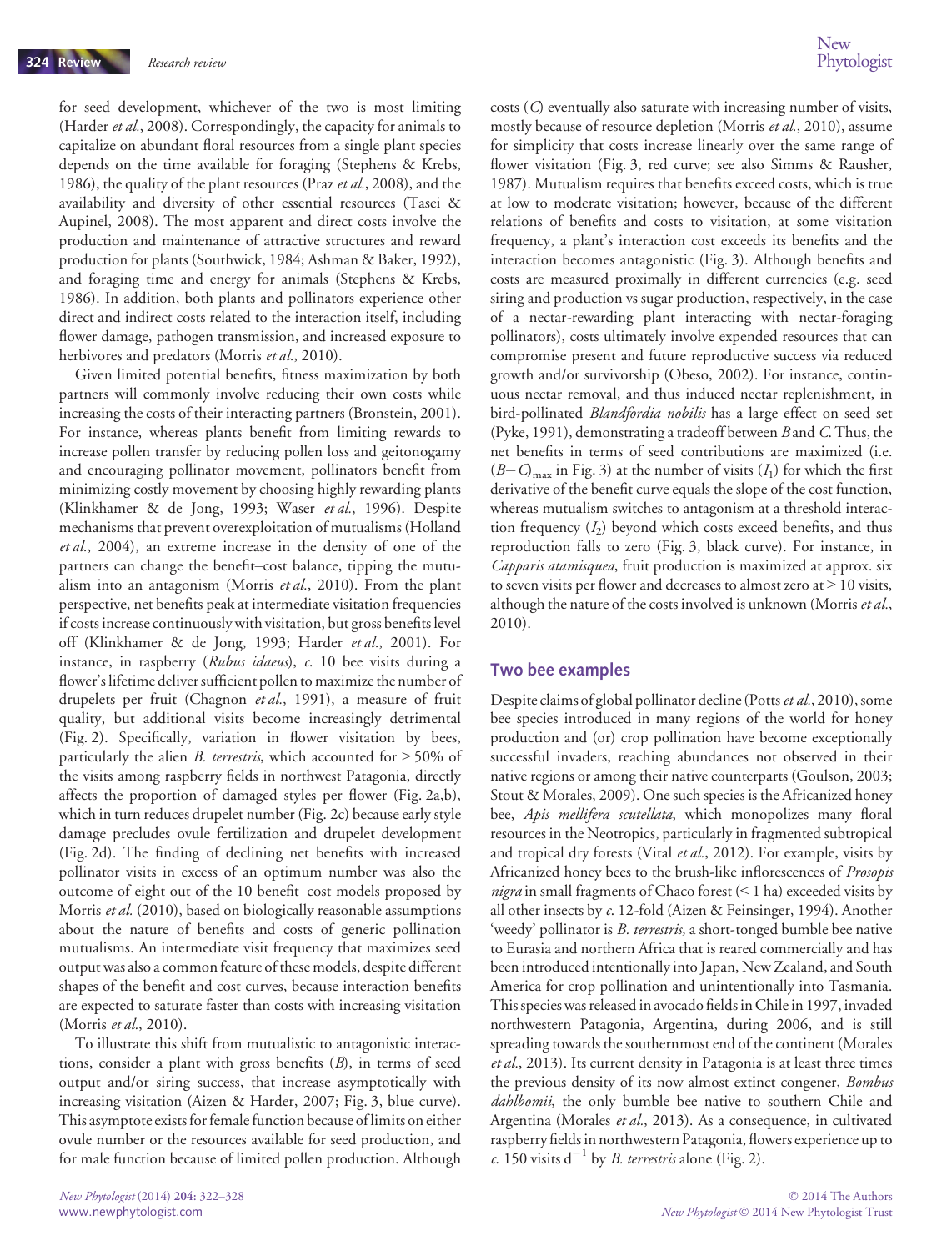

Fig. 2 Bee visitation to flowers, style damage, and drupelet set in raspberry (Rubus idaeus var. 'Autumn bliss') from three c. 0.5 ha commercial fields in northwestern Patagonia, Argentina (Angostura, 40°46′24″S, 71°39′35″W; San Martín, 40°07′29″S, 71°17′48″W; and El Hoyo, 42°02′49″S, 71°30′38″W). Raspberry produces insect-pollinated flowers, each with 60–110 pistils. A pollinated flower transforms into an aggregate fruit known as a polydrupe. (a) Mean ( SE) visit frequency to raspberry flowers (green circles and line segments) and incidence of damaged styles (red circles and line segments). Visit frequency was estimated from 20, 5-min pollinator observations to four to 10 flowers in each field during February 2012. The incidence of style damage was estimated based on the states of five pistils from each of 30 flowers per field. (b) Images of undamaged styles (left) and bee-damaged styles (right) at  $\times$  25 (upper; bar, 1 mm) and 9100 (lower; bar, 0.25 mm). Styles were classified as 'undamaged' if they were intact with stigmas present (left), or 'damaged' if they were broken, usually with missing stigmas (right). (c) Numbers of pistils per flower (gray symbol and bars representing the mean and 2.5 and 97.5 percentiles based on 30 flowers per field) and drupelets per fruit (open circles) at the three sampled fields. Drupelet numbers for fruits represented by blue circles fall within the central 95% of the distribution of pistil number, whereas drupelet numbers for fruits represented by the red circles fall below the 2.5 percentile. (d) Numbers of pistils per flower (gray bars; mean, 2.5 and 97.5 percentiles) and drupelets per fruit (open circles; colors as in c) from bagged flowers with styles excised experimentally 1–5 h or 25–30 h after hand pollination with cross pollen. Flowers last for c. 2 d. (A. Sáez, unpublished).

Such extreme abundances of invasive A. mellifera and B. terrestris could cumulatively increase interaction costs. Although both species can effect pollination, high visit frequency can reduce reproductive success via increasing pollen theft (Hargreaves et al., 2009), nectar robbery (Kenta et al., 2007), and flower damage (Combs, 2011). These examples illustrate that the exceptional abundances reached by at least some flower visitors can translate into visitation frequencies that both saturate gross benefits and increase interaction costs, potentially shifting the interaction from mutualism toward the antagonism threshold.

### Individual, population, and community consequences

Increasing interaction costs arising from the 'mass effect' associated with species invasions predict impacts at different levels of biological organization. Most immediately, diminishing net

benefits associated with increasing costs decrease individual fitness. Secondly, to the extent that these costs involve many individuals and persist over time, they could affect population growth rate. Lastly, eroded mutualism as a result of increasing interaction costs could be reflected by changes in the structure and functioning of interaction networks. We now discuss and illustrate some of these invasion-driven, density-dependent interaction costs for individuals, populations, and communities.

As interspecific interactions involve individuals, their associated costs should first be evaluated at that level. For plants, the physiological costs of flowering include the fixed cost of flower construction, the daily cost of flower maintenance, and several possible costs that tend to increase with visitation frequency and thus the density of their animal partners. The latter may include the cost of nectar replenishment (Pyke, 1991), direct and indirect effects of nectar and pollen theft (Hargreaves et al., 2009), and costs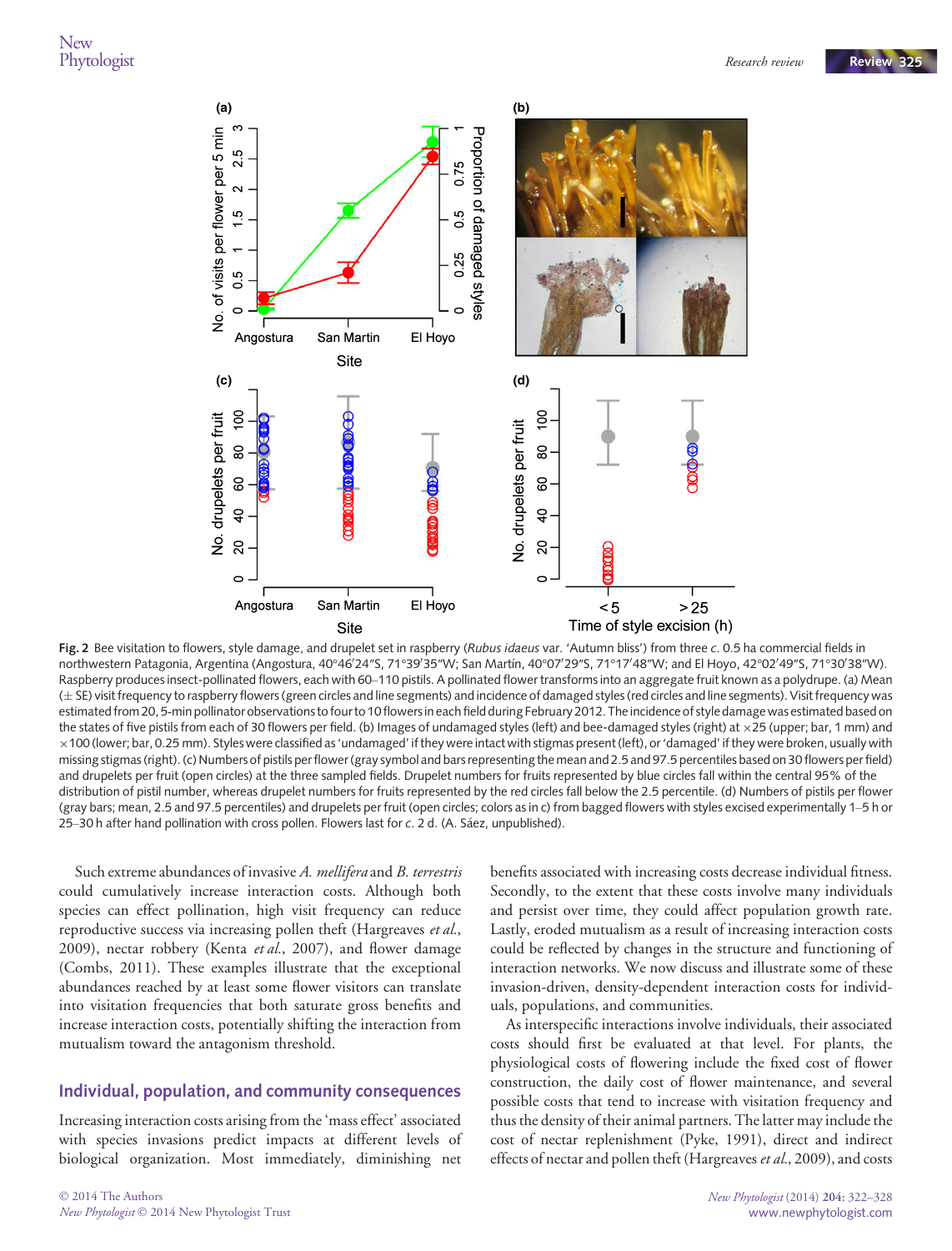**326 Review** Research review





Fig. 3 The expected consequences of asymptotically increasing benefits (e.g. potential seed production; blue curve) and linearly increasing costs (e.g. flower damage; red curve) with elevated interaction frequency. Net benefits are maximized (( $B-C$ )<sub>max</sub>) at the interaction frequency ( $I_1$ ) for which the tangent (i.e. first derivative; black dashed line) to the benefit curve is equal to the slope of the cost function. From the perspective of the focal partner, the mutualism shifts to a net antagonism at the interaction frequency  $(l_2)$  at which the two functions intersect ( $B = C$ ). According to this model, plant reproductive success should exhibit a hump-shaped relation to visitation frequency (black continuous curve).

of flower damage (Traveset et al., 1998). In addition, receipt of excessive pollen may precipitate extreme pollen-tube competition, depressing seed production below that resulting from more moderate pollen receipt (Young & Young, 1992). Parasitic castration of flowers by fungi (Antonovics, 2005) and reduced nectar quality as a result of yeast infection (Herrera et al., 2008) are also interaction costs inflicted by pollinator-transmitted pathogens. Importantly, these visitation-dependent costs can co-occur. For instance, visits to Fuchsia magellanica by passerine birds, rather than hummingbirds, can impose both a direct cost via ovary damage and indirect costs associated with nectar robbery and replenishment (Traveset et al., 1998). This example also illustrates the potential for cost interactions, because the indirect effects of nectar robbing on reproductive success should diminish as the direct effect of ovary damage increases.

The nature and magnitude of density-related interaction costs have seldom been documented, except for the unusual mutualisms involving pollinator larvae that consume seeds (e.g. figs and fig wasps, Yucca and Tegeticula, senita cactus and senita moth; Bronstein, 2001; Holland *et al.*, 2004), and, to our knowledge, they have not been examined in the context of biological invasions. For instance, short-tongued B. terrestris can be a legitimate pollinator or a major robber of long-tubed flowers, and increased nectar theft has been documented in invaded regions where it reaches high abundances (Kenta et al., 2007; Combs, 2011). Although not a native crop, our studies of raspberry in northwestern Patagonia show that the proportion of damaged styles increases from 0 to almost 100% along a gradient of B. terrestris visitation, and as a consequence the number of drupelets per fruit declines by almost half (Fig. 2). Although B. terrestris also transfers pollen, these results suggest that above a relatively low number of visits, the antagonistic effect prevails over the mutualistic effect.

Plant species probably differ in their susceptibility to visitationdependent mutualism breakdown, depending on their floral

characteristics. Most obviously, species with robust flowers, including large stigmas, and thick styles and stamen filaments should be less susceptible to physical damage caused by excessively frequent pollinator visits. In addition, pollination-induced floral senescence, which is relatively common among angiosperms (van Doorn, 1997), may buffer species against increased interaction costs by shortening exposure of individual flowers to repeated visits while allowing adequate pollination. Such responses would also reduce exposure to disease-carrying pollinators and the period for establishment of such diseases (Shykoff et al., 1996). Nevertheless, many plant species do not exhibit these characteristics, and so should be vulnerable to the manifold negative effects of extremely high visitation.

Aggravated individual interaction costs associated with superabundant, invasive flower visitors can have demographic consequences, particularly when seed set decreases sufficiently to limit plant population growth (Turnbull et al., 2000). Although no study has demonstrated such demographic effects in relation to pollinator invasion, excessive visitation by invasive B. terrestris may depress seed production in many native plants by causing severe flower damage and nectar robbery (Kenta et al., 2007; Combs, 2011). A possible exception among natives could be represented by rarely visited and infrequently reproducing plants, such as early-flowering species with deceitful flowers, whose population growth could increase as a consequence of still infrequent but enhanced visitation associated with bee invasion (Sanguinetti & Bustos-Singer, 2014). Superabundant alien pollinators could also have indirect negative consequences for many native plant populations if their pollination of abundant, mass-flowering alien plants were to boost their invasion potential and competitive ability. This might be the case for Cytisus scoparius, a leguminous shrub of European origin, which has invaded regions of South and North America with Mediterranean climates. Demographic growth and spatial spread of this chronically pollination-limited shrub seem to be determined by the visitation of large bees capable of tripping its flowers (Parker, 1997). In northwestern Patagonia, the proportion of tripped flowers and consequently seed set increased with the density of *B. terrestris* (Morales et al., 2014). Similarly, in Tasmania, Lupinus arboreus, a leguminous shrub native to California, is an aggressive invasive 'weed', but it is rarely visited by native bees, relying instead on pollination by alien A. mellifera and B. terrestris (Stout et al., 2002). Thus, the formation of such 'invader complexes' could promote the invasion success of both alien partners (Olesen et al., 2002; Morales & Aizen, 2006; Abe et al., 2011).

Being generalists, abundant alien pollinators could also alter the structure of plant–pollinator networks. Such networks involve plant and animal species that represent 'nodes' linked by species interactions, with the cluster of highly connected nodes constituting the 'core' of the network. The composition and structure of this core largely determine the ecological and evolutionary dynamics of the whole network (Bascompte & Jordano, 2014). In general, alien mutualists integrate well into existing local networks, with limited to strong effects on their structure (Memmott & Waser, 2002; Vila et al., 2009; Kaiser-Bunbury et al., 2011; Santos et al., 2012). In particular, Aizen et al. (2008) found no effect of invaders on the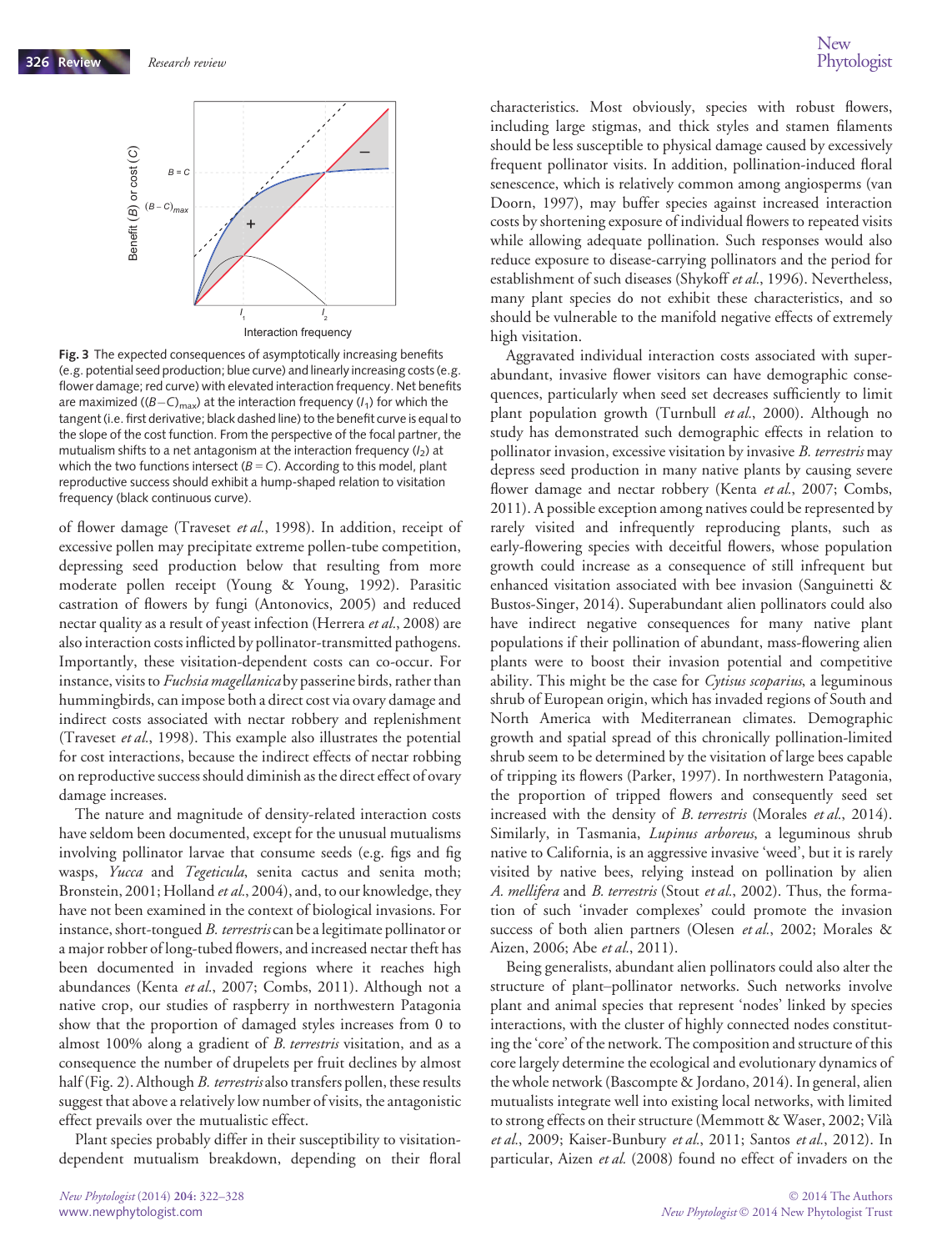

Fig. 4 Rankings of the asymmetry of interactions between pairs of focal and target species consolidated for four lightly invaded (upper panels) and four heavily invaded plant–pollinator networks (lower panels) from temperate forests in northwestern Patagonia (data from Aizen et al., 2008). Asymmetry was estimated as the difference in mutual dependence (i.e. proportion of total interaction frequency) between the focal and target species, following Vázquez et al. (2007). An asymmetry index close to  $-1$  implies strong nonreciprocal dependence of the target on the focal species; 0 indicates equivalent dependence; and a value close to 1 represents strong nonreciprocal dependence of the focal on the target species. The target species was native in all cases, but the focal species could be alien (red curves) or native (green curves). In the left-hand panels, the focal species was a plant, whereas in the right-hand panels the focal species was an animal. N, number of interactions.

average number of interactions between native pollinator and plant species in lightly invaded communities, but a great reduction in highly invaded communities. In the latter communities, native species interacted predominately with alien species, which concentrated most of the interaction links and total interaction frequency. Comparable relative densities between interacting partners should promote similar mutual dependence (i.e. symmetrical interactions), and lower interaction costs, than when a superabundant species overexploits its partner. Thus, because of great differences in abundance, native species could engage in more asymmetric interactions with alien partners than with any other native partner before invasion. For example, differential dependence of native plants on abundant alien flower visitors increased overall network asymmetry in highly invaded communities of the forests of northwestern Patagonia (Aizen et al., 2008). This resulted specifically from native plants interacting more asymmetrically with alien flower visitors during late-invasion stages than with native flower visitors during early-invasion stages (Fig. 4; the red curve in the lower-right panel is lower than the green curve of the upper-right panel). Although the functional consequences of such changes in interaction asymmetry are still unknown, comparisons of seed output for a set of common plant species between lightly and highly invaded communities could offer an insight into the impact of superabundant alien flower visitors within plant assemblages. In particular, increased interaction costs should decrease seed set for native plants compared with alien plants, contributing to vegetation change in invaded communities.

#### Concluding remarks

Despite an apparent global pollinator decline (Potts et al., 2010), invasive pollinators could paradoxically increase total pollinator abundance, and thus visitation frequency, compared with preinvasion conditions, at least in some regions and for some plant species. Africanized honey bees and B. terrestris provide clear examples. Among nonbee invasive flower visitors, the less wellstudied syrphid fly Eristalix tenax, omnivorous wasp Vespula germanica, and cabbage butterfly Pieris rapae might provide other examples (Memmott & Waser, 2002; Morales & Aizen, 2006). These invasions may greatly increase flower visitation by less diversified pollinator assemblages, which could in turn aggravate interaction costs and eventually reduce plant reproductive success and crop yield (Fig. 2). For this reason, future pollinator introductions outside their native ranges should be discouraged. Although the density-dependent effects of pollinator invasions on seed set are little studied, the raspberry example indicates that, at the least, bees introduced for crop pollination can have the opposite effect of that intended when they become superabundant. We propose that pollinator introductions also frequently intensify mutualism costs among native plants, a proposition that needs to be tested in future studies. The conceptual framework provided here should prove useful in motivating and guiding this research.

#### Acknowledgements

The authors thank editor Amy Austin, Martín Nuñez, and three anonymous reviewers for useful comments and suggestions. This work was supported by the National Research Council of Argentina (PIP 01623 to M.A.A.), the National Fund for Scientific and Technological Research (PICT 2007- 01300, PICT 2007-01464, and PICT 2012-3015 to M.A.A. and C.L.M., and PICT 2010- 2779 to D.P.V.), the Universidad Nacional de Rıo Negro (UNRN -PI 40-B-259 to L.A.G.), a Rufford Small Grant to C.L.M., and a Discovery Grant from the Natural Sciences and Engineering Research Council of Canada to L.D.H.

#### References

- Abe T, Wada K, Kato Y, Makino S, Okochi I. 2011. Alien pollinator promotes invasive mutualism in an insular pollination system. Biological Invasions 13: 957–967.
- Aizen MA, Feinsinger P. 1994. Habitat fragmentation, native insect pollinators, and feral honey bees in Argentine Chaco Serrano. Ecological Applications 4: 378–392.
- Aizen MA, Harder LD. 2007. Expanding the limits of the pollen-limitation concept: effects of pollen quantity and quality. Ecology 88: 271–281.
- Aizen MA, Morales CL, Morales JM. 2008. Invasive mutualists erode native pollination webs. PLoS Biology 6: e31.
- Antonovics J. 2005. Plant venereal diseases: insights from a messy metaphor. New Phytologist 165: 71–80.
- Ashman T-L, Baker I. 1992. Variation in floral sex allocation with time of season and currency. Ecology 73: 1237–1243.
- Bascompte J, Jordano P. 2014. Mutualistic networks. Princeton, NJ, USA: Princeton University Press.
- Bronstein JL. 2001. The costs of mutualism. American Zoologist 41: 825–839.
- Chagnon M, Gingras J, Oliveira DD. 1991. Honey bee (Hymenoptera: Apidae) foraging behavior and raspberry pollination. Journal of Economic Entomology 84: 457–460.